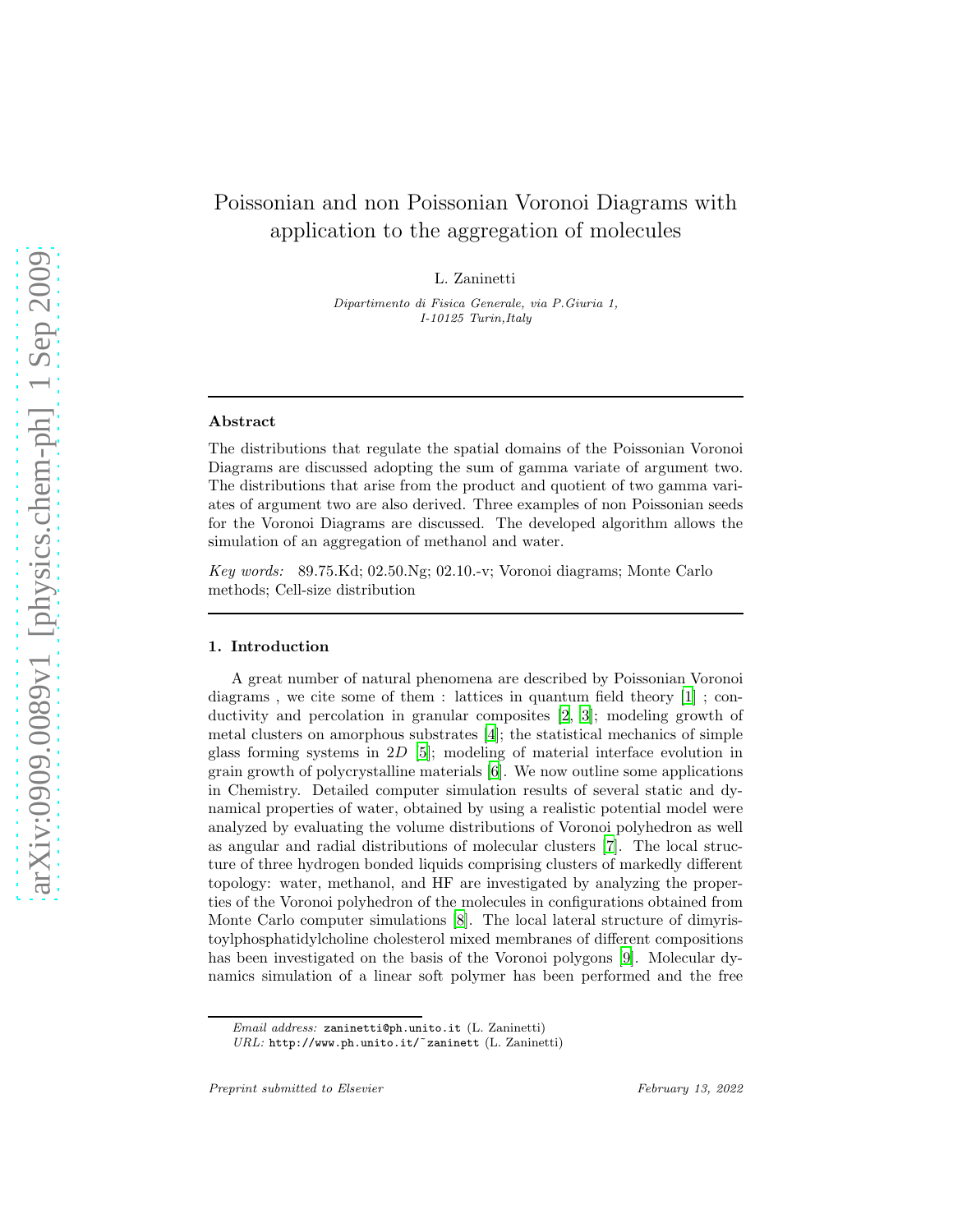volume properties of the system have been analyzed in detail in terms of the Voronoi polyhedron of the monomers [\[10](#page-16-9)]. The molecular dynamics simulation of the aqueous solutions of urea of different concentrations are modeled by the method of Voronoi polyhedron [\[11](#page-16-10)].

From the point of view of the theory the only known analytical result for the Poissonian Voronoi diagrams, in the following  $V-P$  after the two memories [\[12,](#page-16-11)  $13$ ], is the size distribution in  $1D$ . More precisely the theoretical distribution of segments in  $1D$  is the gamma variate distribution of argument two, in the following  $GV2$  [\[14\]](#page-16-13). The area in 2D and the volume in 3D were conjectured to follow the sum of two and three  $GV2$  [\[14](#page-16-13)]. The possibility that the segments, area , and volume of  $V - P$  can be modeled by a unique formula parametrized with d which represents the considered dimension  $d(d = 1, 2, 3)$  has been recently analyzed [\[15\]](#page-16-14). Section [2](#page-1-0) of this paper reviews the known formulas of the sum of GV 2 and express them according to the chosen dimension. Section [3](#page-8-0) explores the product and quotient of two  $GV2$ . Section [4](#page-9-0) analyzes three examples of Voronoi Diagrams with correlated seeds or non Poissonian processes. Section [5](#page-12-0) reports the simulation of an aggregation of methanol and water.

## <span id="page-1-0"></span>2. Sum of a Gamma variate

The starting point is the probability density function ( in the following PDF) in length , s , of a segment in a random fragmentation

$$
p(s) = \lambda \exp(-\lambda s)ds \quad , \tag{1}
$$

where  $\lambda$  is the hazard rate of the exponential distribution. Given the fact that the sum,  $u$ , of two exponential distributions has a PDF

$$
p(u) = \lambda^2 u \exp(-\lambda u) du \quad . \tag{2}
$$

The PDF of the 1D  $V - P$  segments, l, ( the midpoint of the sum of two segments) can be found in the previous formula inserting  $u = 2l$ 

$$
p(l) = 2\lambda l \exp(-2\lambda l) d(2\lambda l) \quad . \tag{3}
$$

When transformed in normalized units  $x = \frac{l}{\lambda}$  the following PDF is obtained

$$
p(x) = 2x \exp(-2x)d(2x) \quad . \tag{4}
$$

When this result is expressed as a gamma variate we obtain the PDF (formula (5) in [\[14\]](#page-16-13))

<span id="page-1-1"></span>
$$
H(x;c) = \frac{c}{\Gamma(c)} (cx)^{c-1} \exp(-cx) \quad , \tag{5}
$$

where  $0 \leq x < \infty$ ,  $c > 0$  and  $\Gamma(c)$  is the gamma function with argument c; in the case of [1](#page-2-0)D  $V - P c = 2$ . As an example Figure 1 reports the histogram of length of the normalized Voronoi segments in 1D.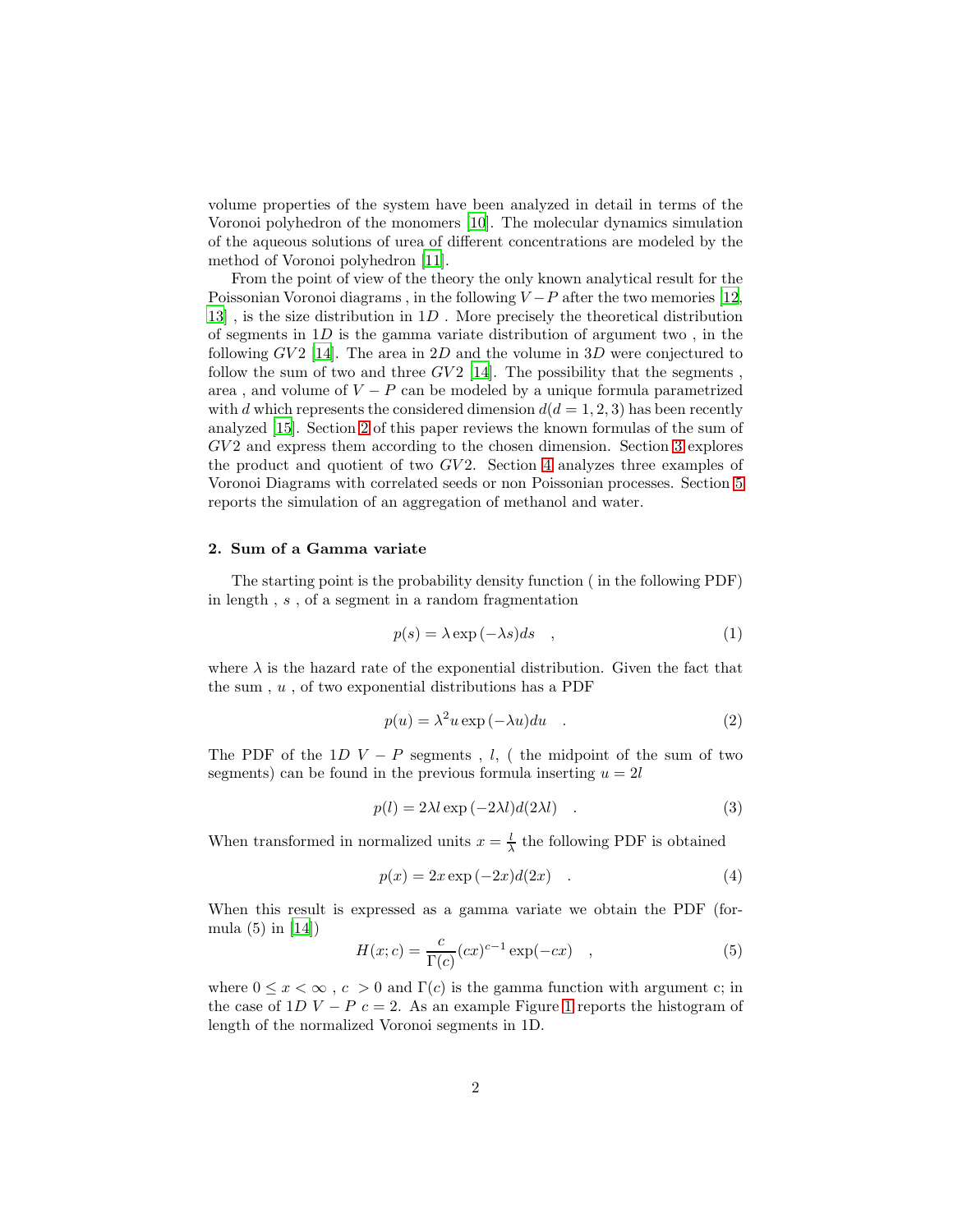

<span id="page-2-0"></span>Figure 1: Histogram (step-diagram) of the  $V - P$  normalized segment distribution in 1D with a superposition of the gamma–variate as represented by equation [\(8\)](#page-2-1): the number of Poissonian seeds is 20000,  $d = 1.02$ ,  $c = 2.04$ ,  $NBIN = 40$  and  $\chi^2 = 32.52$ , random seeds

The Kiang PDF has a mean of

$$
\mu = 1 \quad , \tag{6}
$$

and variance

$$
\sigma^2 = \frac{1}{c} \tag{7}
$$

It was conjectured that the area in 2D and the volumes in 3D of the  $V - P$ may be approximated as the sum of two and three  $GV2$ . Due to the fact that the sum of n independent gamma variates with shape parameter  $c_i$  is a gamma variate with shape parameter  $c = \sum_i^n c_i$ , the area and volumes are supposed to follow a gamma variate with argument 4 and 6 [\[16,](#page-17-0) [17\]](#page-17-1). This hypothesis was later named "Kiang conjecture", and equation [\(5\)](#page-1-1) was used as a fitting function [\[18,](#page-17-2) [19,](#page-17-3) [20](#page-17-4), [21](#page-17-5)], or as a hypothesis to accept or to reject using the standard procedures of the data analysis, see [\[22,](#page-17-6) [23\]](#page-17-7). The PDF [\(5\)](#page-1-1) can be generalized by introducing the dimension of the considered space,  $d(d = 1, 2, 3)$  [\[23\]](#page-17-7), [\[24\]](#page-17-8)

<span id="page-2-1"></span>
$$
H(x; d) = \frac{2d}{\Gamma(2d)} (2dx)^{2d-1} \exp(-2dx) .
$$
 (8)

Two other PDFs give interesting results in the operation of fit of the  $V - P$ area/volume. The first is the generalized gamma PDF with three parameters  $(a, b, c)$ , [\[24](#page-17-8), [15,](#page-16-14) [23\]](#page-17-7),

<span id="page-2-2"></span>
$$
f(x; b, c, d) = c \frac{b^{a/c}}{\Gamma(a/c)} x^{a-1} \exp(-bx^c) \quad . \tag{9}
$$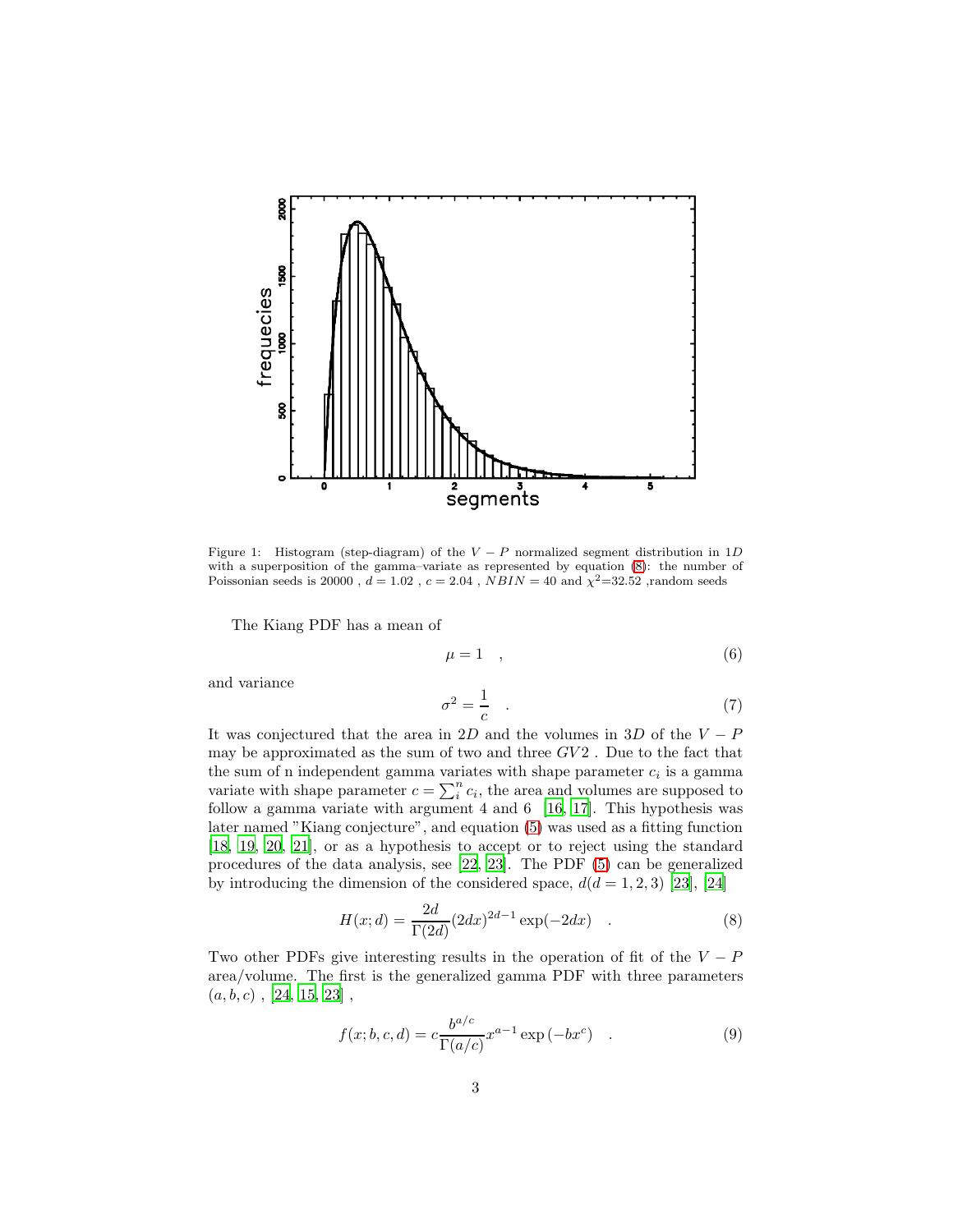The generalized gamma PDF has the mean of

$$
\mu = \frac{b^{-\frac{1}{c}} \Gamma\left(\frac{1+a}{c}\right)}{\Gamma\left(\frac{a}{c}\right)} \quad , \tag{10}
$$

and variance

$$
\sigma^2 = \frac{b^{-\frac{2}{c}} \left( +\Gamma\left(\frac{2+a}{c}\right) \Gamma\left(\frac{a}{c}\right) - \left(\Gamma\left(\frac{1+a}{c}\right)\right)^2 \right)}{\left(\Gamma\left(\frac{a}{c}\right)\right)^2} \quad . \tag{11}
$$

By the method of maximum likelihood the estimators,  $\hat{a}, \hat{b}$  and  $\hat{c}$  are the solution to the simultaneous equations

$$
\frac{n}{\hat{c}}ln(\hat{b}) - n\frac{\Psi(\frac{\hat{a}}{c})}{\hat{c}} + \sum_{i=1}^{n} \ln(x_i) = 0
$$

$$
n\frac{\hat{a}}{\hat{c}}\frac{1}{\hat{b}} - \sum_{i=1}^{n} x_i^{\hat{c}} = 0
$$
(12)

$$
\frac{n}{\hat{c}} - n \frac{\hat{a}}{\hat{c}^2} ln(\hat{b}) + n \frac{\Psi(\frac{a}{c})\hat{a}}{\hat{c}^2} - \hat{b} \sum_{i=1}^n x_i^2 ln(x_i) = 0 \quad ,
$$

where  $\Psi(x)$  is the digamma function, n the number of observations in a sample and  $x_i$  is an observed value. The second one is a PDF of the type [\[15](#page-16-14)]

<span id="page-3-0"></span>
$$
FN(x; d) = Const \times x^{\frac{3d-1}{2}} \exp(-(3d+1)x/2) , \qquad (13)
$$

where

$$
Const = \frac{\sqrt{2}\sqrt{3d+1}}{2\,2^{3/2\,d}\left(3\,d+1\right)^{-3/2\,d}\Gamma\left(3/2\,d+1/2\right)} \quad , \tag{14}
$$

and  $d(d = 1, 2, 3)$  represents the dimension of the considered space. We will call the previously reported function the Ferenc-Neda PDF which has the mean of

$$
\mu = 1 \quad , \tag{15}
$$

and variance

$$
\sigma^2 = \frac{2}{3d+1} \quad . \tag{16}
$$

Which distribution produces the best fit of the area of the irregular polygons and the volume of the irregular Polyhedron ? In order to answer this question we fitted the sample of the area and volume with the three distributions here considered . The [2](#page-4-0)D  $V - P$  are reported in Figure 2, Table [1](#page-4-1) reports the  $\chi^2$ results and Table [2](#page-5-0) reports the parameters of generalized gamma deduced in two papers with the addition of our values.

Figure [3](#page-5-1) reports the various PDFs here adopted for the normalized area distribution in 2D.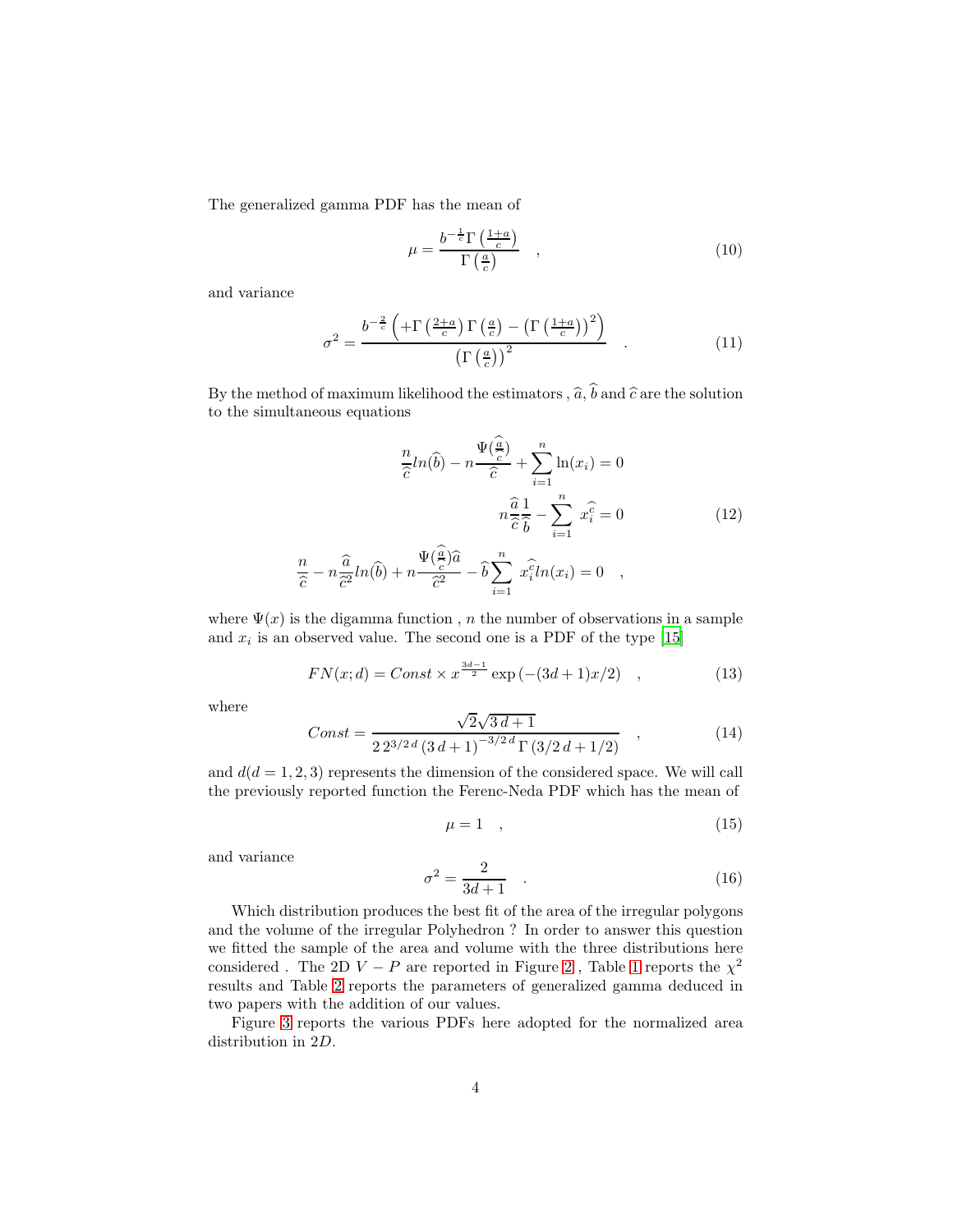

<span id="page-4-0"></span>Figure 2: The  $V - P$  in 2D. The selected region comprises 44 random seeds marked by a point.

| PDF                               | $\nu$ |          |
|-----------------------------------|-------|----------|
| $k(x; d)$ $(Eq.(8))$ , $d = 1.77$ | -39   | 83.48    |
| $f(x; d)$ $(Eq.(13))$             |       | 39 71.83 |
| $G(x; a, b, c)$ $(Eq.(9))$        | 36    | 58.9     |
| $h(x)$ $(Eq.(18))$                | 39    | -12636   |
| $r(x)$ $(Eq.(21))$                | 39    | 19986    |

<span id="page-4-1"></span>Table 1: Values of  $\chi^2$  for the cells normalized area-distribution function in 2D. Here we have 25087 Poissonian seeds and 40 intervals in the histogram;  $\nu$  denotes the degrees of freedom.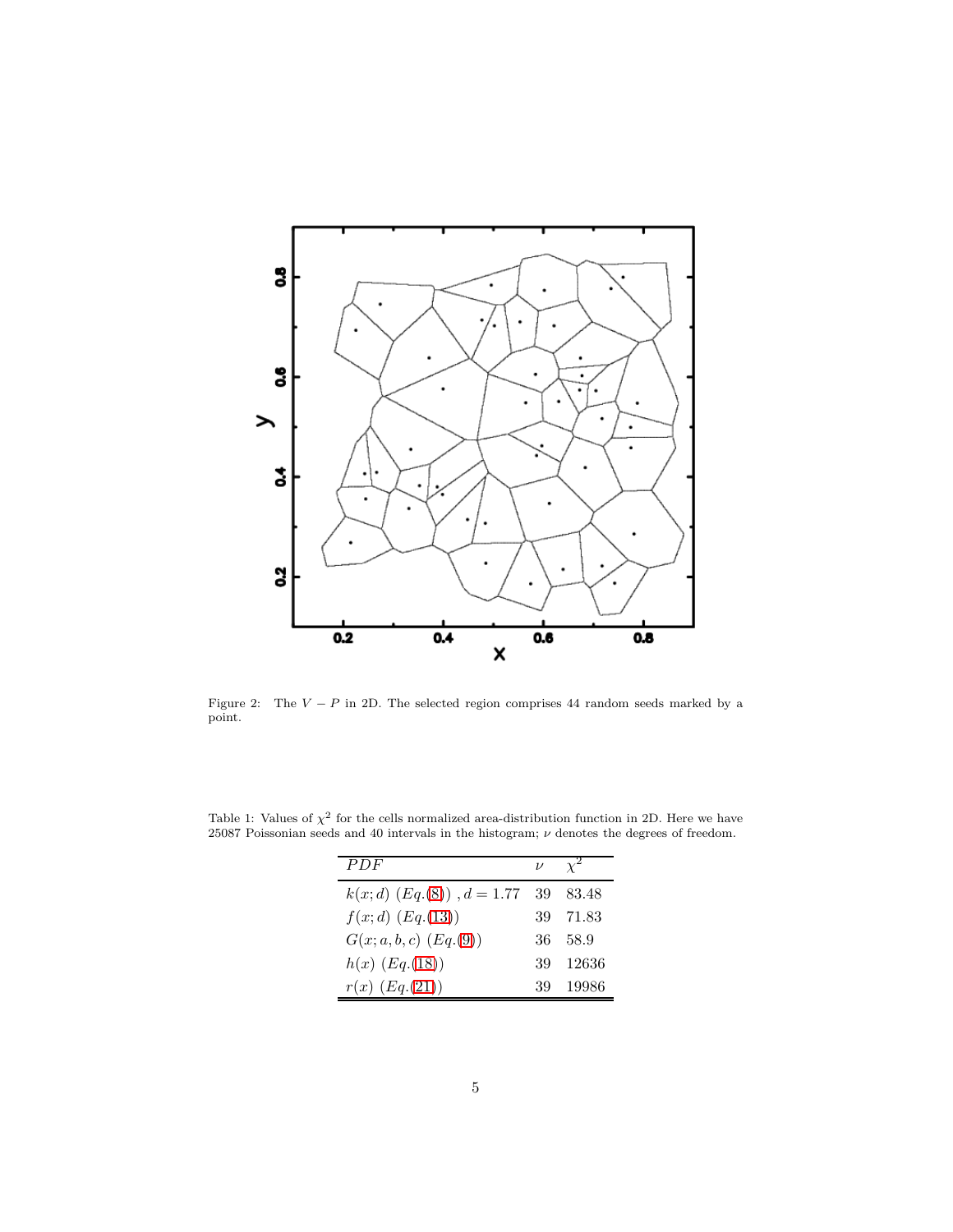| reference                                                           | $\alpha$ |                                  |                 |
|---------------------------------------------------------------------|----------|----------------------------------|-----------------|
| $Ferenc-Neda$ 2007<br>$Tanemura$ 1988 and 2003<br><i>this paper</i> |          | 2.29 3.01 1.08<br>3.15 2.72 1.13 | 3.31 3.04 1.078 |

<span id="page-5-0"></span>Table 2: Generalized gamma parameters  $a$ ,  $b$  and  $c$  of the normalized area distribution in  $2D$ in different papers with Poissonian seeds.



<span id="page-5-1"></span>Figure 3: Poissonian seeds. Plot of the cells normalized area-distribution function in  $2D$  when 5 PDFs are adopted : k(x ;d) (Eq.  $(8)$ ) ,d=1.87 (full line), f(x;b,c,d) with data of Ferenc-Neda 2007 (dashed),  $f(x;b,c,d)$  with data of Tanemura 1988 and 2003 (dot-dash-dot-dash),  $f(x;b,c,d)$  with our data (dotted) and  $f(x;d)$  (Eq.[\(13\)](#page-3-0))  $,d=2$ , (dash-dot-dot-dot).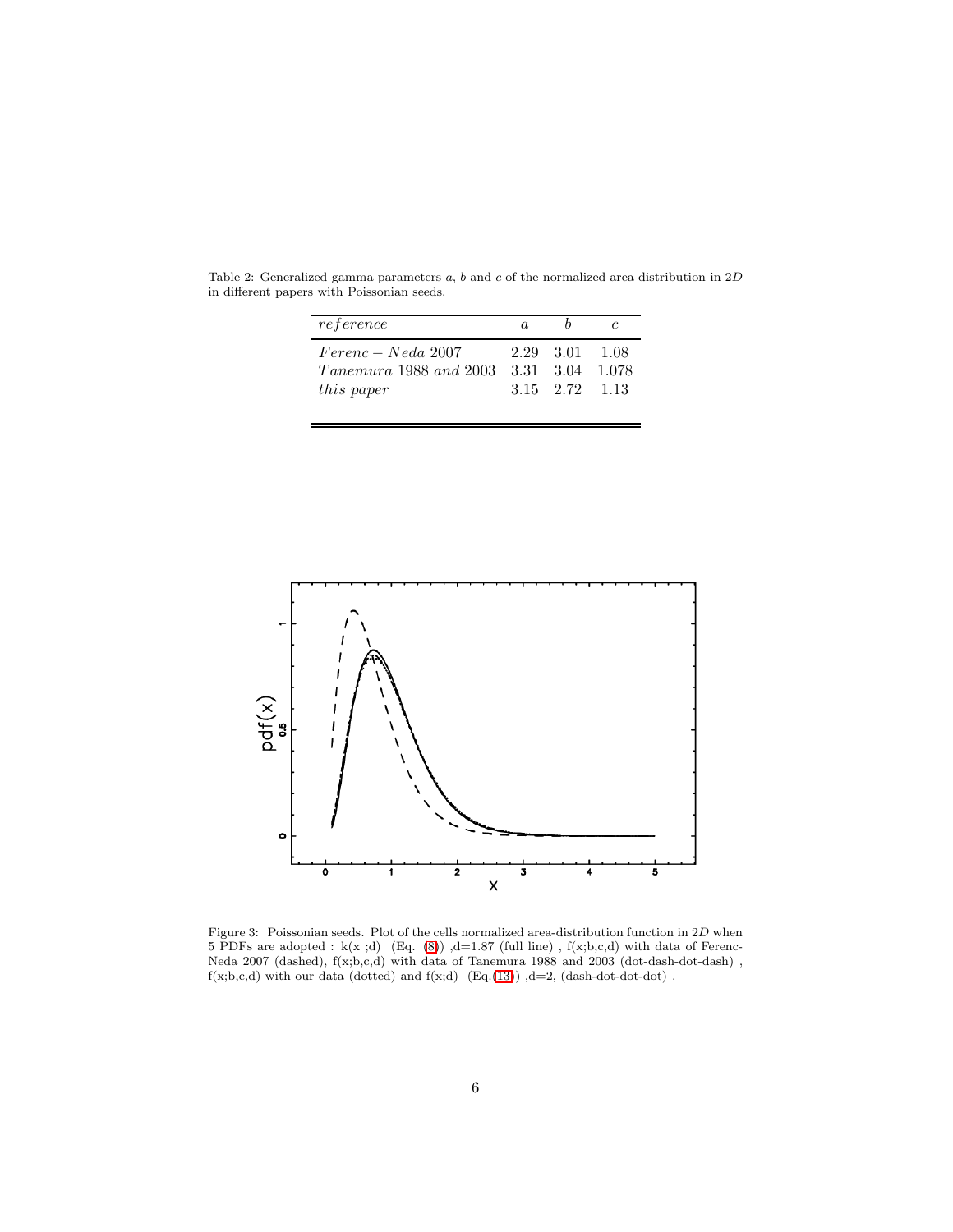

<span id="page-6-0"></span>Figure 4: Histogram (step-diagram) of the  $V-P$  normalized volume distribution in 3D with a superposition of the gamma–variate as represented by equation [\(8\)](#page-2-1): the number of Poissonian seeds is 1392, d=3, NBIN=40 and  $\chi^2$ =62.63, random seeds

In 3D Figure [4](#page-6-0) reports the histogram of the volume distribution as well as the Kiang's PDF [8](#page-2-1) when  $d = 3$  $d = 3$ , Table 3 reports the  $\chi^2$  results and Table [4](#page-7-0) reports the parameters of generalized gamma in two papers with the addition of our values.

Table [4](#page-7-0) reports the parameters of generalized gamma PDF deduced in two papers with the addition of our values.

Figure [5](#page-7-1) reports the various PDFs here adopted for the normalized volume distribution in 3D.

| PDF                                        | $\nu \propto^2$ |
|--------------------------------------------|-----------------|
| $k(x; d)$ $(Eq.(8))$ , $d = 2.76$ 39 93.86 |                 |
| $f(x; d)$ $(Eq.(13), d = 3)$               | 39 134.15       |
| $G(x; a, b, c)$ $(Eq.(9))$                 | 36 58.59        |

<span id="page-6-1"></span>Table 3: Values of  $\chi^2$  for distribution of normalized volumes of 3D cells. Here 21378 Poissonian seeds were generated and 40 interval were used in the histogram.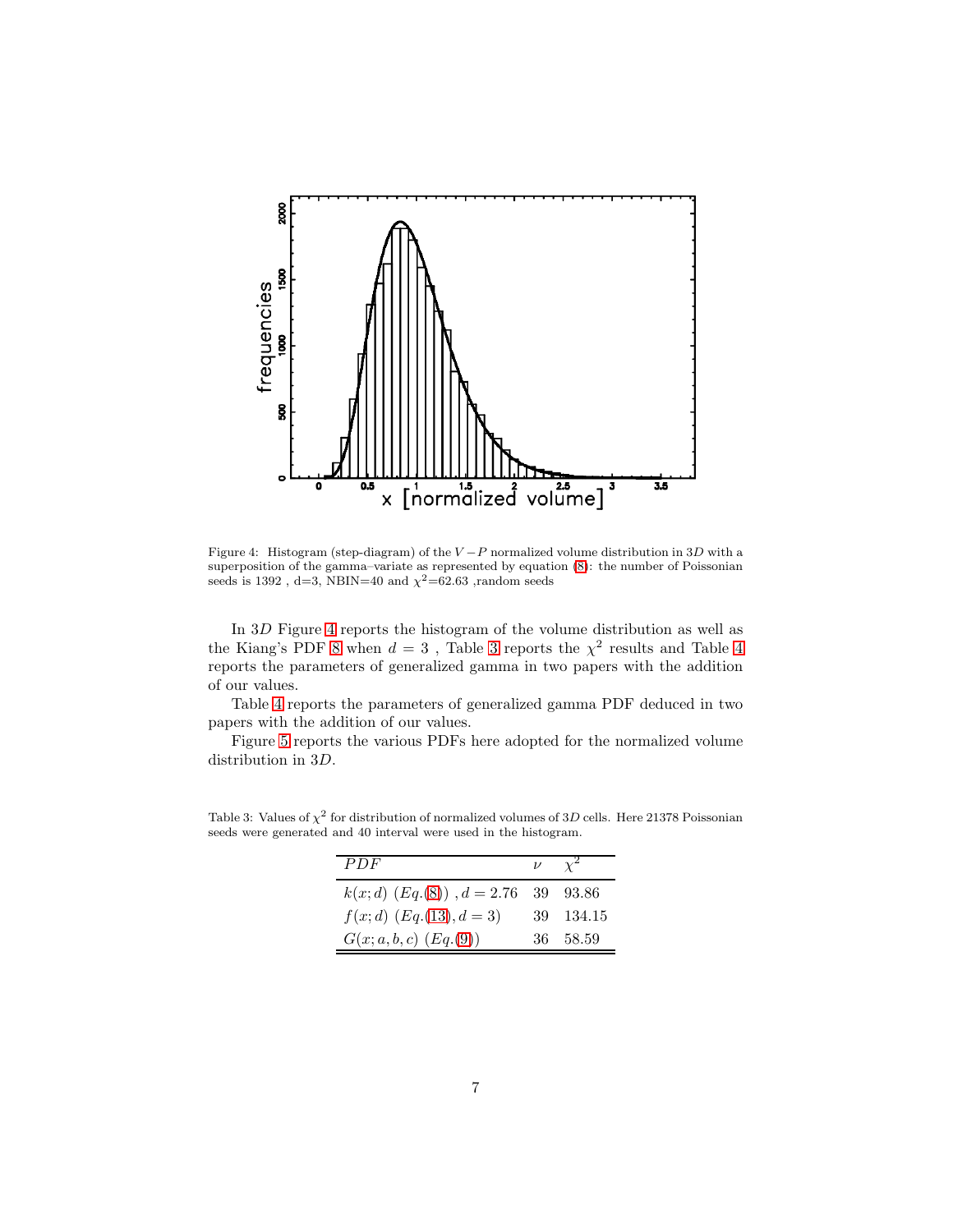| reference              | a. |                |  |
|------------------------|----|----------------|--|
| $Ferenc-Neda$ 2007     |    | 3.24 3.24 1.26 |  |
| Tanemura 1988 and 2003 |    | 4.80 4.06 1.16 |  |
| <i>this paper</i>      |    | 4.68 3.87 1.18 |  |
|                        |    |                |  |

<span id="page-7-0"></span>Table 4: Generalized gamma parameters  $a$ ,  $b$  and  $c$  of the normalized volume distribution in  $3D$  in different papers with Possonian seeds .



<span id="page-7-1"></span>Figure 5: Poissonian seeds. Plot of the cells normalized volume-distribution function in 3D when 5 PDFs are adopted : k(x;d) (Eq. [\(8\)](#page-2-1))  $,d = 2.79$  or  $c = 5.58$  (full line), f(x;b,c,d) with data of Ferenc-Neda 2007 (dashed), f(x;b,c,d) with data of Tanemura 1988 and 2003 (dot-dashdot-dash),  $f(x;b,c,d)$  with our data (dotted) and  $f(x;d)$  (Eq.[\(13\)](#page-3-0)), d=3, (dash-dot-dot-dot) .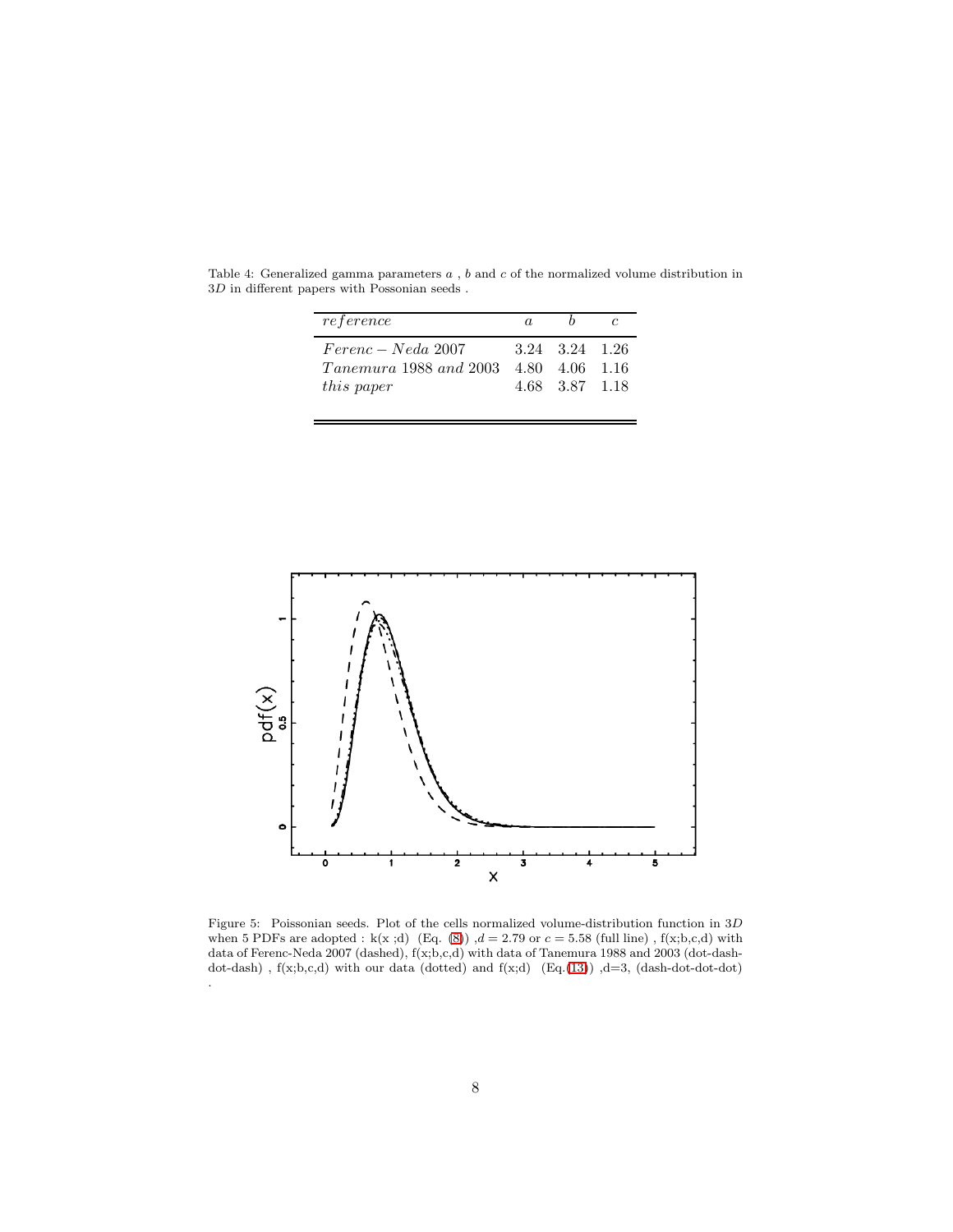## <span id="page-8-0"></span>3. Product and Quotient of a Gamma variate

This Section explores the product XY and the quotient X/Y when X and Y are  $GV2$ .

## *3.1. Product*

We recall that if X is a random variable of the continuous type with  $PDF$ .  $f(x)$ , which is defined and positive on the interval  $0 \leq x < \infty$  and similarly if Y is a random variable of the continuous type with PDF  $g(y)$  which is defined and positive  $0 \leq y < \infty$ , the PDF of  $V = XY$  is

$$
h(v) = \int_0^\infty g(\frac{v}{x}) f(x) \frac{1}{x} dx \quad . \tag{17}
$$

Here the case of equal limits of integration will be explored , when this is not true difficulties arise [\[25,](#page-17-9) [26\]](#page-17-10). When  $f(x)$  and  $g(y)$  are  $GV2$  the PDF is

<span id="page-8-1"></span>
$$
h(v) = \int_0^\infty \frac{16 e^{-2x} v e^{-2\frac{v}{x}}}{x} dx = 32 v K_0 \left(4 \sqrt{v}\right) , \qquad (18)
$$

where  $K_{\nu}(z)$  is the modified Bessel function of the second kind [\[27,](#page-17-11) [28\]](#page-17-12) with  $\nu$ representing the order, in our case 0. The previous integral can be solved with the substitution  $x = \frac{y}{2}$  and using the integral representation in [\[29\]](#page-17-13), pag. 183

$$
K_{\nu}(z) = \frac{1}{2} \left(\frac{1}{2}z\right)^{\nu} \int_0^{\infty} \exp\left(-\tau - \frac{z^2}{4\tau}\right) \frac{1}{\tau^{\nu+1}} d\tau \quad . \tag{19}
$$

The mean of the new PDF,  $h(v)$ , as represented by formula [\(18\)](#page-8-1) is

$$
\langle v \rangle = \int_0^\infty v \times 32 \, v K_0 \left( 4 \sqrt{v} \right) dv = 1 \quad . \tag{20}
$$

The mode, m, is at v = 0.15067 and Table [1](#page-4-1) reports the  $\chi^2$  of the fit of the  $V - P$  normalized area-distribution in 2D.

## *3.2. The quotient*

The PDF of  $V = X/Y$  when X, represented by  $g(x)$ , and Y, represented by  $f(y)$ , are  $GV2$  is

<span id="page-8-2"></span>
$$
r(v) = \int_0^\infty |w| g(vx) f(x) dx = \frac{6 v}{(1+v)^2 (1+2v+v^2)} \quad . \tag{21}
$$

The mean of the new PDF,  $r(v)$ , as represented by formula [\(21\)](#page-8-2) is

$$
\langle v \rangle = \int_0^\infty v \times \frac{6v}{(1+v)^2 (1+2v+v^2)} dv = 2 \quad . \tag{22}
$$

The mode ,  $m$  , is at  $v = \frac{1}{3}$  and Table [1](#page-4-1) reports the  $\chi^2$  of the fit of the Voronoi cell's normalized area-distribution in 2D.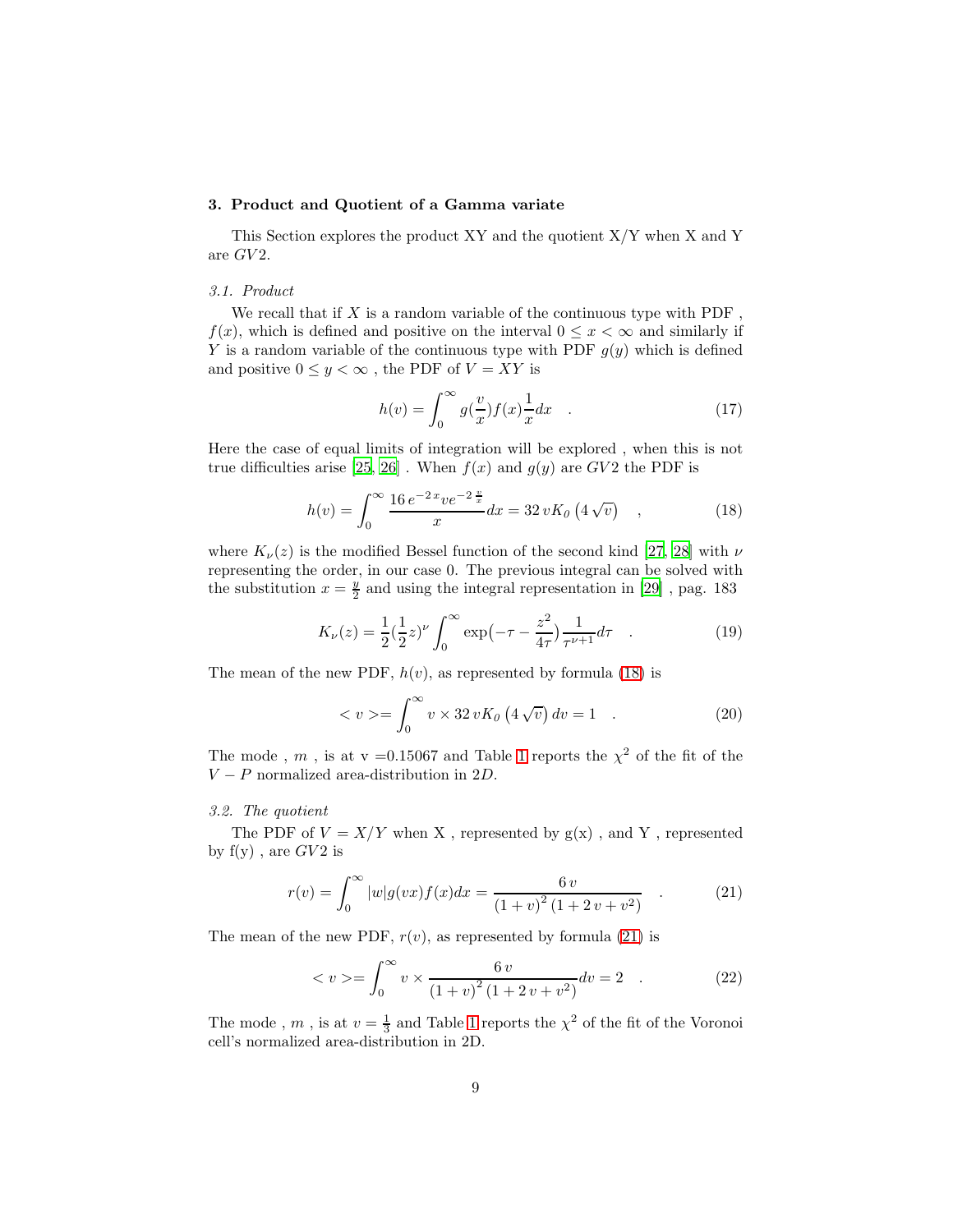Table 5: Normalized area distribution in 2D of 166 correlated seeds generated according to formula [\(23\)](#page-9-1). The  $\chi^2$  of data fit when the number of classes is 40 for three PDF

<span id="page-9-2"></span>

| PDF  | name                                                  |      |
|------|-------------------------------------------------------|------|
|      | $H(x; d)$ Kiang PDF, formula (8) when $d = 2$ ,       | 2142 |
|      | $H(x; d)$ Kiang PDF, formula (8) when $d = 0.61$ , 43 |      |
| h(v) | $product\ two\ gamma, formula\ (18)$                  | 40   |

#### <span id="page-9-0"></span>4. Non-Poissonian seeds

We now explore the case in which the seeds of the Voronoi Diagrams are distributed in a correlated way with respect to the center of the box. The correlated seeds are generated in polar coordinates ,  $\rho$  and  $\theta$ . The radius  $\rho$ , the distance from the center of the box , is generated according to the PDF which is the product of two  $GV2$ , see formula [\(18\)](#page-8-1) once the scale parameter b is introduced ,

<span id="page-9-1"></span>
$$
h(v, b) = \frac{32 v K_0 \left(4 \sqrt{\frac{v}{b}}\right)}{b^2} . \tag{23}
$$

Random numbers of the polar angle  $\theta$ , in degrees, can be generated from those of the unit rectangular variate  $R$  using the relationship

$$
\theta \sim 360 \times R \quad . \tag{24}
$$

A typical example of Voronoi Diagrams generated by such seeds is reported in Figure [6](#page-10-0) and Table [\(5\)](#page-9-2) reports the  $\chi^2$  of three different fits. From a careful analysis of Table [\(5\)](#page-9-2) it is possible to conclude that the product of two random variables, produces a better fit with respect to the Kiang function with fixed or variable d.

Another example is represented by the ratio of two  $GV2$ , formula  $(21)$ , that when the scale parameter  $b$  is introduced has PDF

<span id="page-9-3"></span>
$$
r(v,b) = \frac{6\,vb^4}{b^2\,(b+v)^2\,(b^2+2\,vb+v^2)}\tag{25}
$$

An example of Voronoi Diagrams generated by seeds that follow the quotient of two  $GV2$  is reported in Figure [7](#page-11-0) and Table [6](#page-10-1) reports the  $\chi^2$  of three different fits.

From a careful analysis of Table [6](#page-10-1) it is possible to conclude that the quotient of two  $GV2$ , also in this case produces a better fit with respect to the Kiang function with fixed or variable d.

A third example is represented by the Normal ( Gaussian ) distribution which has PDF

<span id="page-9-4"></span>
$$
N(x; \sigma) = \frac{1}{\sigma(2\pi)^{1/2}} \exp(-\frac{x^2}{2\sigma^2}) \quad -\infty < x < \infty \quad . \tag{26}
$$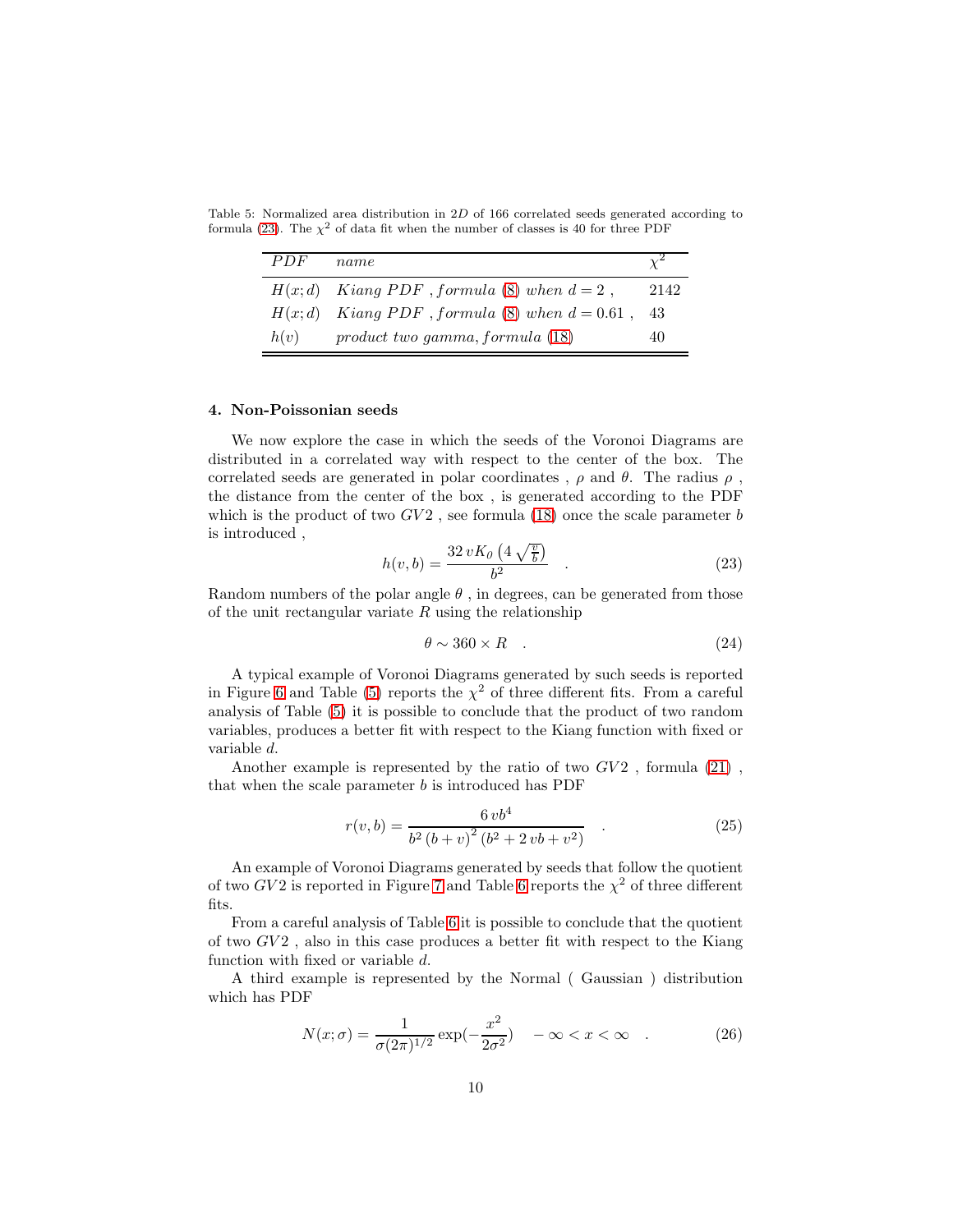

<span id="page-10-0"></span>Figure 6: The Voronoi Diagram in 2D with Non-Poissonian seeds generated according to the product of two  $GV2$  , see formula [\(23\)](#page-9-1). The selected region comprises 42 random seeds marked by a point and  $b=25.$ 

Table 6: Normalized area distribution in 2D of 117 correlated seeds generated according to formula [\(25\)](#page-9-3). The  $\chi^2$  of data fit when the number of classes is 40 for three PDF

<span id="page-10-1"></span>

| PDF  | name                                                 |    |
|------|------------------------------------------------------|----|
|      | $H(x; d)$ Kiang PDF, formula (8) when $d = 2$ , 5560 |    |
|      | $H(x; d)$ Kiang PDF, formula (8) when $d = 1$ , 87   |    |
| r(v) | ratio two gamma, formula $(21)$                      | 79 |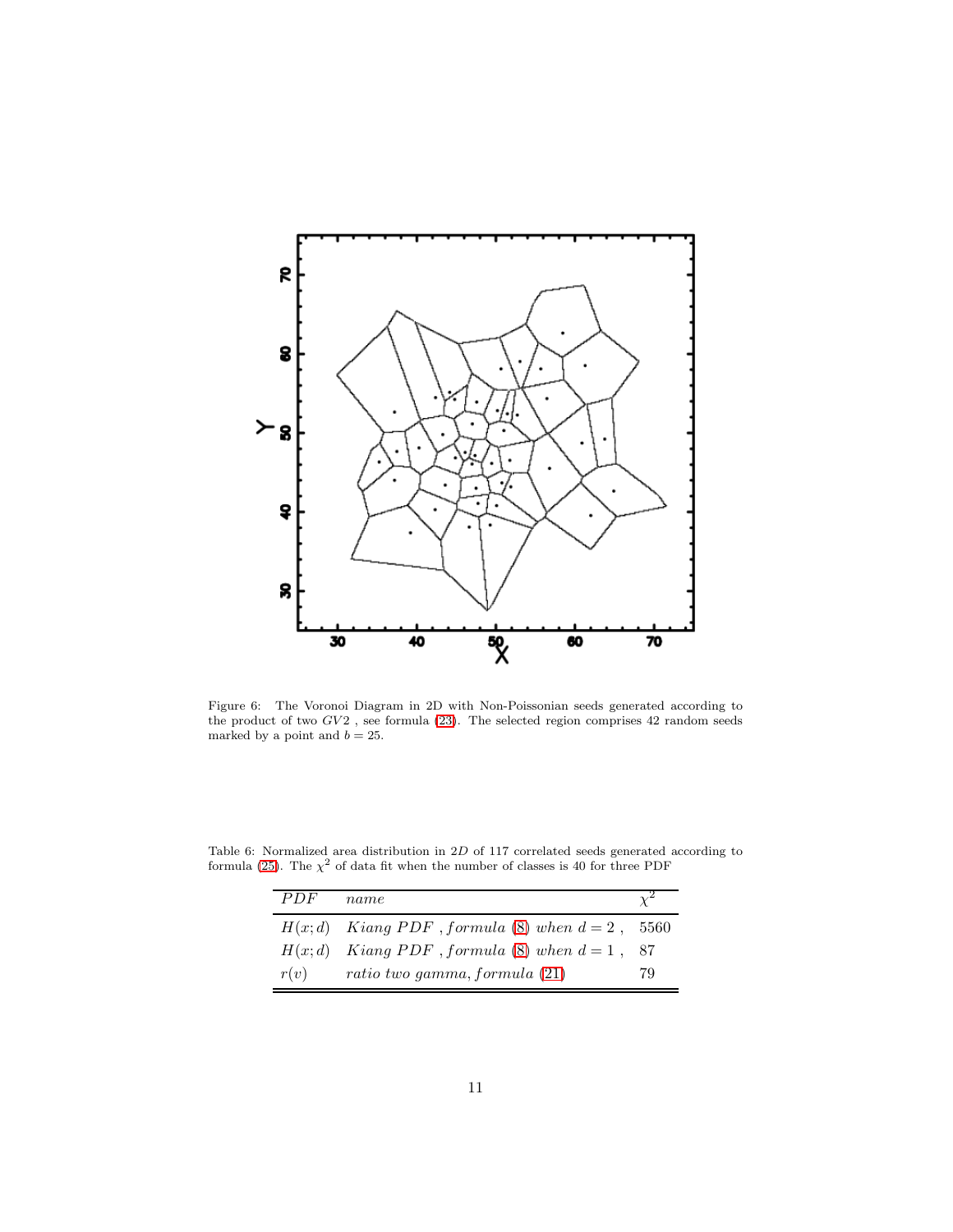

<span id="page-11-0"></span>Figure 7: The Voronoi–diagram in 2D when the seeds are generated according to the quotient of two  $GV2$ , see formula [\(25\)](#page-9-3). The selected region comprises 117 seeds and  $b = 25$ .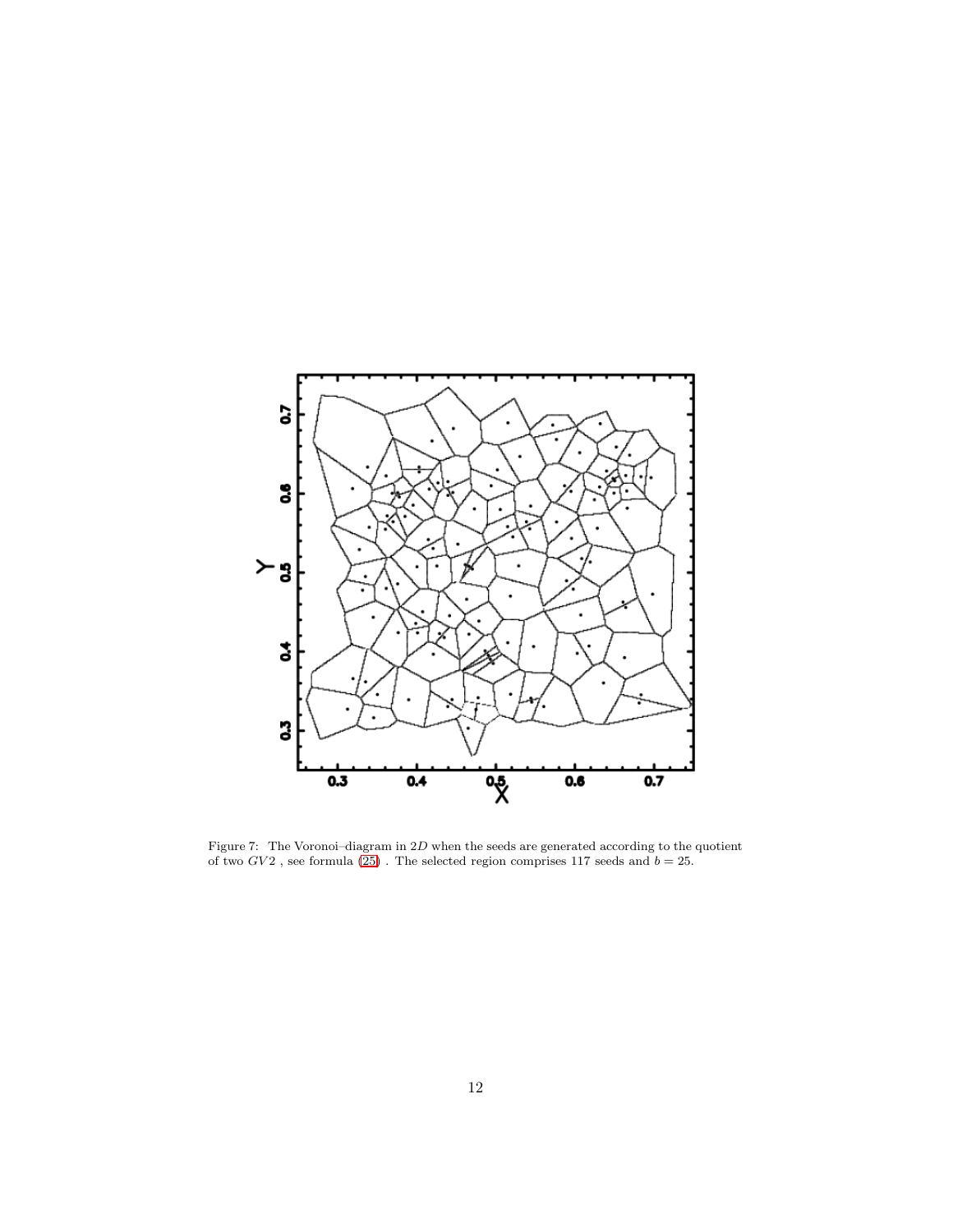Table 7: Normalized area distribution in 2D of 145 correlated seeds generated according to formula [\(27\)](#page-12-1), side=1,  $\sigma = 0.5$ . The  $\chi^2$  of data fit when the number of classes is 40 for three PDF

<span id="page-12-3"></span>

| PDF             | name                                      |      |
|-----------------|-------------------------------------------|------|
| H(x;d)          | Kiang PDF, formula (8) when $d = 2$ ,     | 2070 |
| H(x;d)          | Kiang PDF, formula (8) when $d = 0.88$ ,  | 84   |
| $HN(x; \sigma)$ | $Half Normal(Gaussian) PDF, formula (27)$ | 168  |
| hn(v;b)         | Product two Gaussian PDF, formula (29)    | 78   |

When only positive values of  $x$  are considered PDF  $(26)$  transforms in

<span id="page-12-1"></span>
$$
HN(x; \sigma) = \frac{2}{\sigma (2\pi)^{1/2}} \exp(-\frac{x^2}{2\sigma^2}) \quad 0 < x < \infty \quad . \tag{27}
$$

We now consider the product of two normal random variables  $X = N(0, 1)$ and  $Y = N(0, 1)$ . The PDF of  $V = XY$  is [\[26](#page-17-10)]

$$
hn(v) = \begin{cases} K_0(v * signum(v))/\pi & -\infty < v < 0\\ K_0(v * signum(v))/\pi & 0 < v < \infty \end{cases}
$$
 (28)

This PDF has a pole at  $v = 0$  and when the scale parameter b is introduced and only positive values are considered it transforms in

<span id="page-12-2"></span>
$$
hn(v; b) = 2K_0(\frac{v}{b})/\pi \quad 0 < v < \infty \quad . \tag{29}
$$

An example of Voronoi Diagrams generated by seeds that follow the Half Normal (Gaussian) distribution (formula[\(27\)](#page-12-1)) is reported in Figure [8](#page-13-0) and Ta-ble [7](#page-12-3) reports the  $\chi^2$  of four different fits.

From a careful analysis of Table [7](#page-12-3) it is possible to conclude that the product of two Gaussian PDFs produces a better fit with respect to the Half Normal (Gaussian) distribution and the Kiang function.

## <span id="page-12-0"></span>5. Aggregation of molecules

The analysis of the molecular dynamics through the Voronoi polyhedron in  $3D$  or the Voronoi polygons in  $2D$  is becoming a standard procedure. What is very interesting is the surface aggregation of a water-methanol mixture at 298 K, see [\[30](#page-17-14)]. The aggregation of the methanol and water molecules at the surface of their mixture is analyzed in the light of the Voronoi diagrams considering water and methanol molecules together, see Figure 11 in [\[30\]](#page-17-14). Figure 12 in [30] reports an instantaneous snapshot of the surface layer of a system containing 5 % methanol molecules (top view), as taken out from an equilibrium configuration.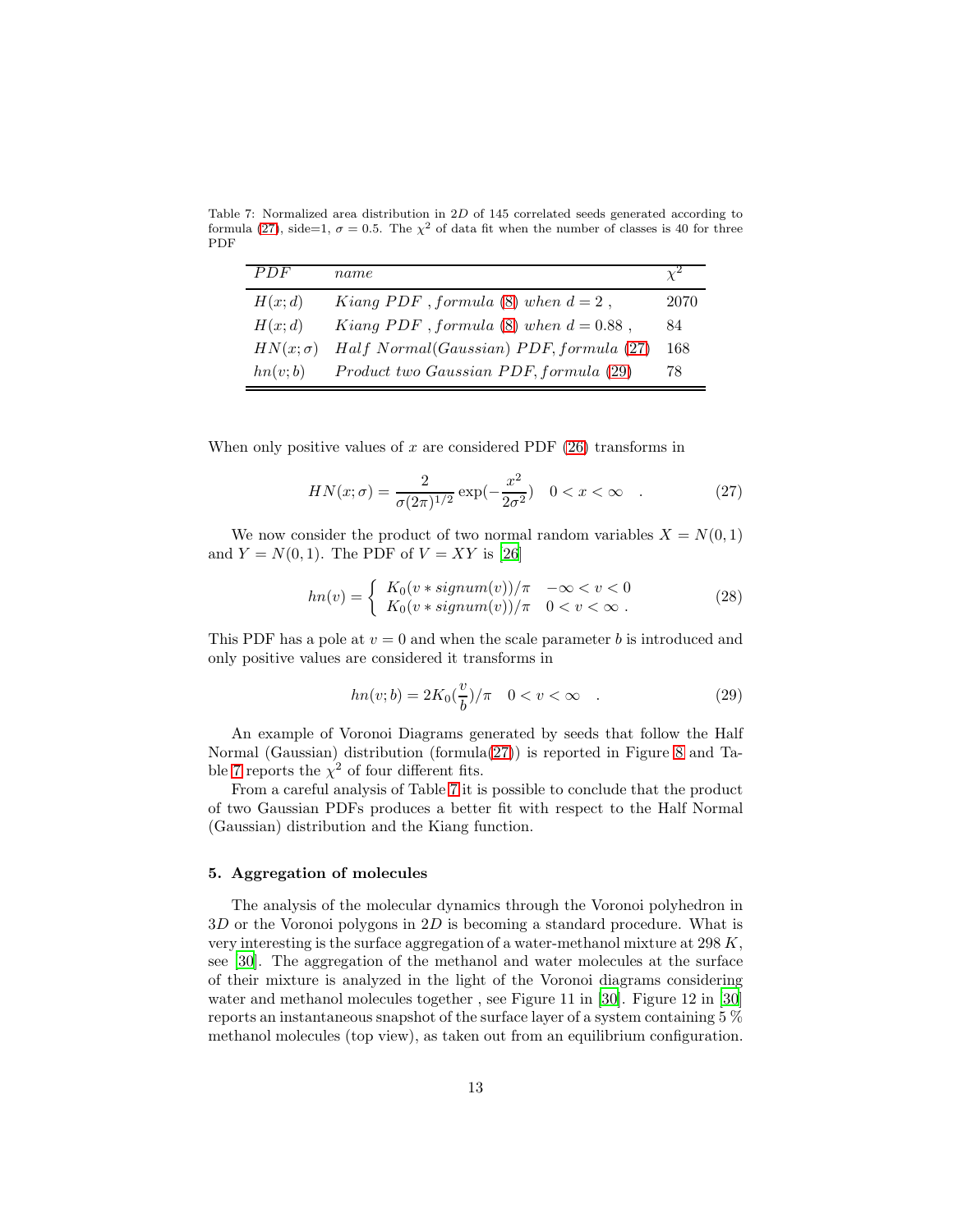

<span id="page-13-0"></span>Figure 8: The Voronoi–diagram in  $2D$  when the seeds are generated according to the Half Normal (Gaussian) distribution , see formula [\(27\)](#page-12-1) . The selected region comprises 145 seeds  $, side = 1$  and  $\sigma = 0.5$ .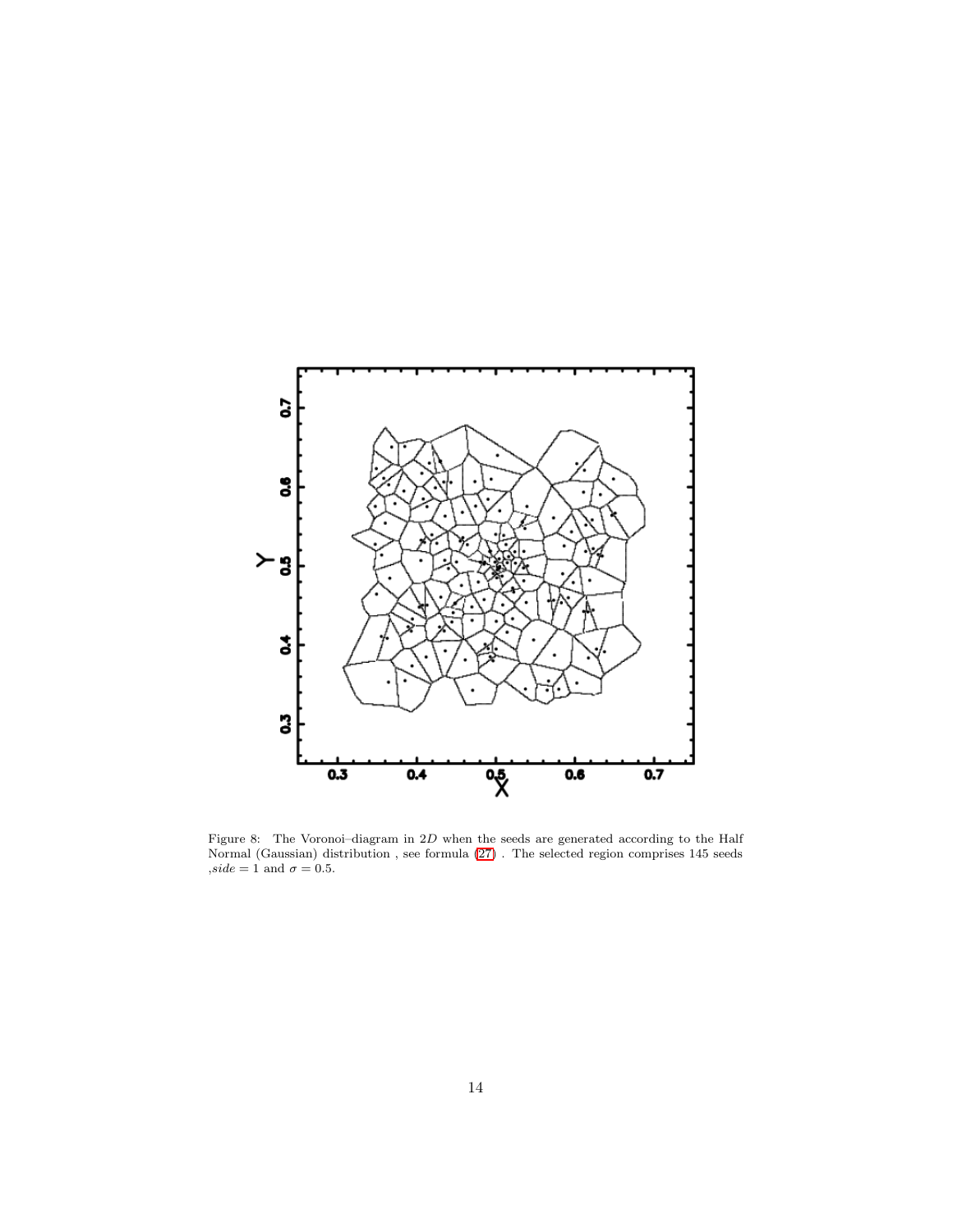<span id="page-14-0"></span>

Figure 9: Superposed on the  $V - P$  network of Figure [2](#page-4-0) are present 131 molecules of water (red small balls) and 54 molecules of methanol (green great balls).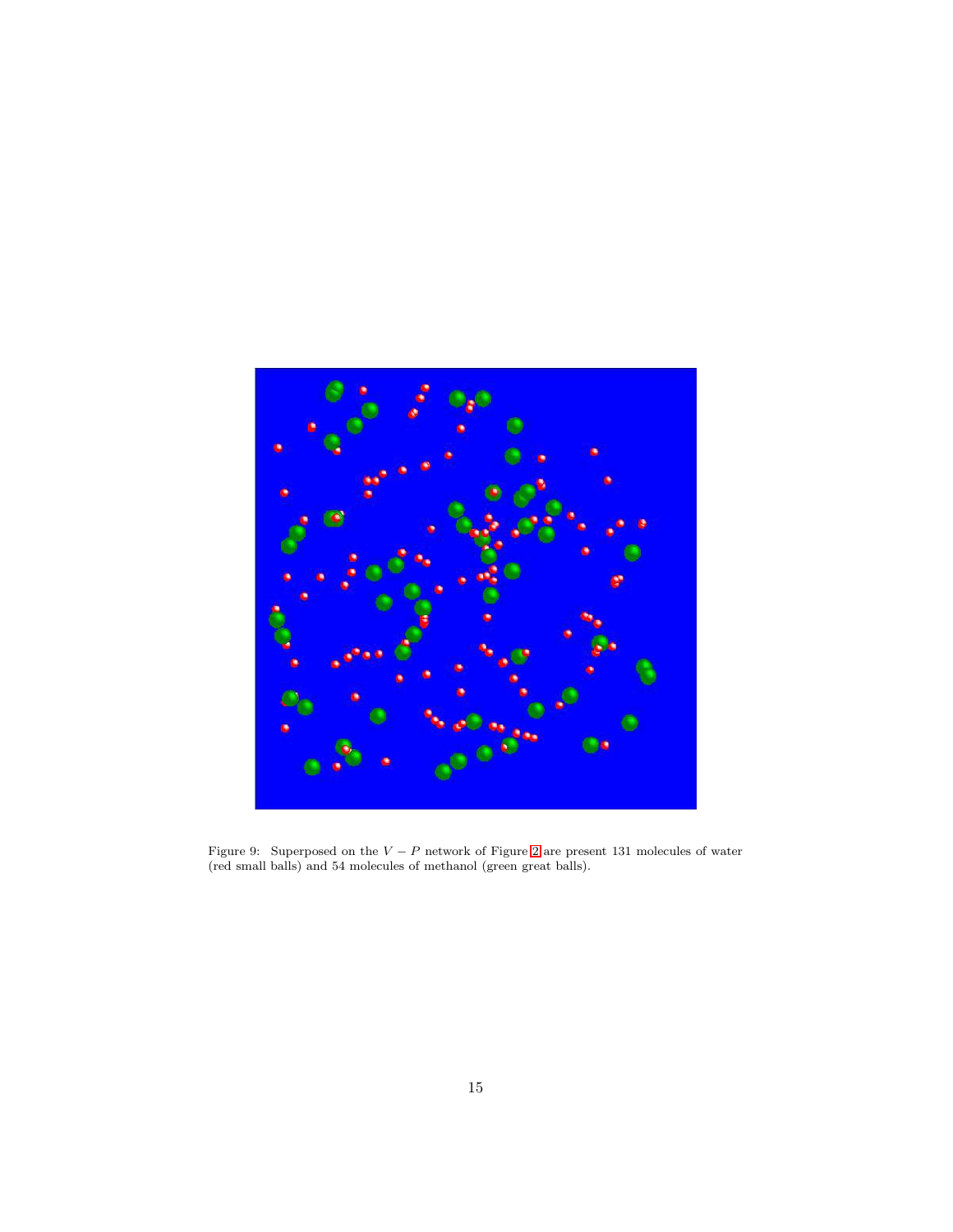

Figure 10: Superposed on the network of Figure [6](#page-10-0) generated by non Poissonian seeds are present 131 molecules of water (red small balls) and 54 molecules of methanol (green great balls).

<span id="page-15-0"></span>In order to simulate such an aggregate Figure [2](#page-4-0) reports the  $2D V - P$  and Figure [9](#page-14-0) the theoretical displacement of the molecules on such a network.

The same aggregate is simulated by non Poissonian seeds and Figure [6](#page-10-0) reports the Voronoi Diagram while Figure [10](#page-15-0) the theoretical displacement of the molecules on such correlated network.

## 6. Conclusions

The size distribution of  $V - P$  in 1D has an exact analytical result that is a GV 2. Starting from this analytical result we derived the sum , the product and the quotient of two  $GV2$ . The area distribution of  $V - P$  in 2D is well represented by the sum rather than the product of and quotient of two  $GV2$ , see Table [1.](#page-4-1) A careful comparison between the Kiang function, formula [\(8\)](#page-2-1) , and a new function suggested by Ferenc-Neda , see formula [\(13\)](#page-3-0), has been done , see Table [1](#page-4-1) and Table [3.](#page-6-1) In presence of non-Poissonian seeds that present a symmetry around the center the situation is inverted and the product of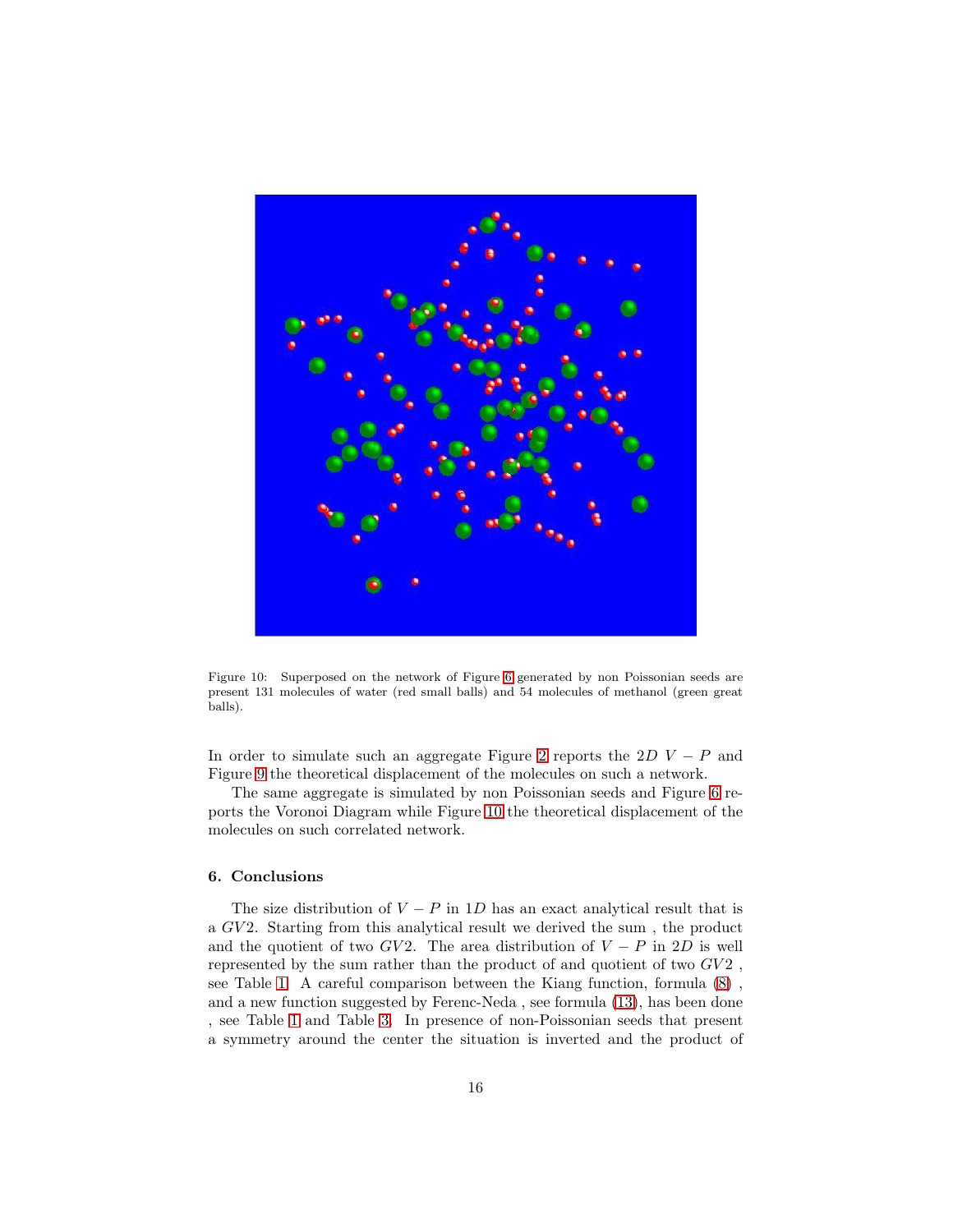two  $GV2$ , formula [\(18\)](#page-8-1), or the ratio of two  $GV2$ , formula [\(21\)](#page-8-2), produce a better fit of the area distribution of Voronoi polygons in 2D with respect to the Kiang function, formula [\(8\)](#page-2-1) , see Table [5](#page-9-2) and Table [6.](#page-10-1) A third test made on Normal (Gaussian) correlated seeds is in agreement with the conjecture that the area of the 2D Voronoi diagrams follows the distribution of the seeds. The developed algorithm allows us to simulate some well studied aggregation such as the molecules of the water-methanol mixture. The question of whether if the area of the voids between molecules follows the  $V - P$  area distribution as represented by the Kiang function , see equation [\(5\)](#page-1-1) or the gamma of Ferenc-Neda , see equation [\(13\)](#page-3-0) is open to future efforts.

## References

- <span id="page-16-0"></span>[1] J. M. Drouffe, C. Itzykson, Nuclear Physics B 235 (1984) 45.
- <span id="page-16-1"></span>[2] G. R. Jerauld, J. C. Hatfield, L. E. Scriven, H. T. Davis, Journal of Physics C Solid State Physics 17 (1984) 1519.
- <span id="page-16-2"></span>[3] G. R. Jerauld, L. E. Scriven, H. T. Davis, Journal of Physics C Solid State Physics 17 (1984) 3429.
- <span id="page-16-3"></span>[4] S. B. Dicenzo, G. K. Wertheim, Phys. Rev. B39 (1989) 6792.
- <span id="page-16-4"></span>[5] H. G. E. Hentschel, V. Ilyin, N. Makedonska, I. Procaccia, N. Schupper, Phys. Rev. E75 (5) (2007) 050404.
- <span id="page-16-5"></span>[6] T.-Y. Lee, J. S. Chen, International Journal for Computational Methods in Engineering Science and Mechanics 7 (2006) 475.
- <span id="page-16-6"></span>[7] G. Ruocco, M. Sampoli, A. Torcini, R. Vallauri, The Journal of Chemical Physics 99 (10) (1993) 8095.
- <span id="page-16-7"></span>[8] P. Jedlovszky, Journal of Chemical Physics113 (2000) 9113.
- <span id="page-16-8"></span>[9] P. Jedlovszky, N. N. Medvedev, M. Mezei, The Journal of Physical Chemistry B 108 (1) (2004) 465.
- <span id="page-16-9"></span>[10] M. Sega, P. Jedlovszky, N. N. Medvedev, R. Vallauri, Journal of Chemical Physics121 (2004) 2422.
- <span id="page-16-10"></span>[11] A. Idrissi, P. Damay, K. Yukichi, P. Jedlovszky, Journal of Chemical Physics129 (16) (2008) 164512.
- <span id="page-16-11"></span>[12] G. Voronoi, Z. Reine Angew. Math 133 (1907) 97.
- <span id="page-16-12"></span>[13] G. Voronoi, Z. Reine Angew. Math 134 (1908) 198.
- <span id="page-16-13"></span>[14] T. Kiang, Zeitschrift fur Astrophysics 64 (1966) 433.
- <span id="page-16-14"></span>[15] J.-S. Ferenc, Z. N´eda, Physica A Statistical Mechanics and its Applications 385 (2007) 518.